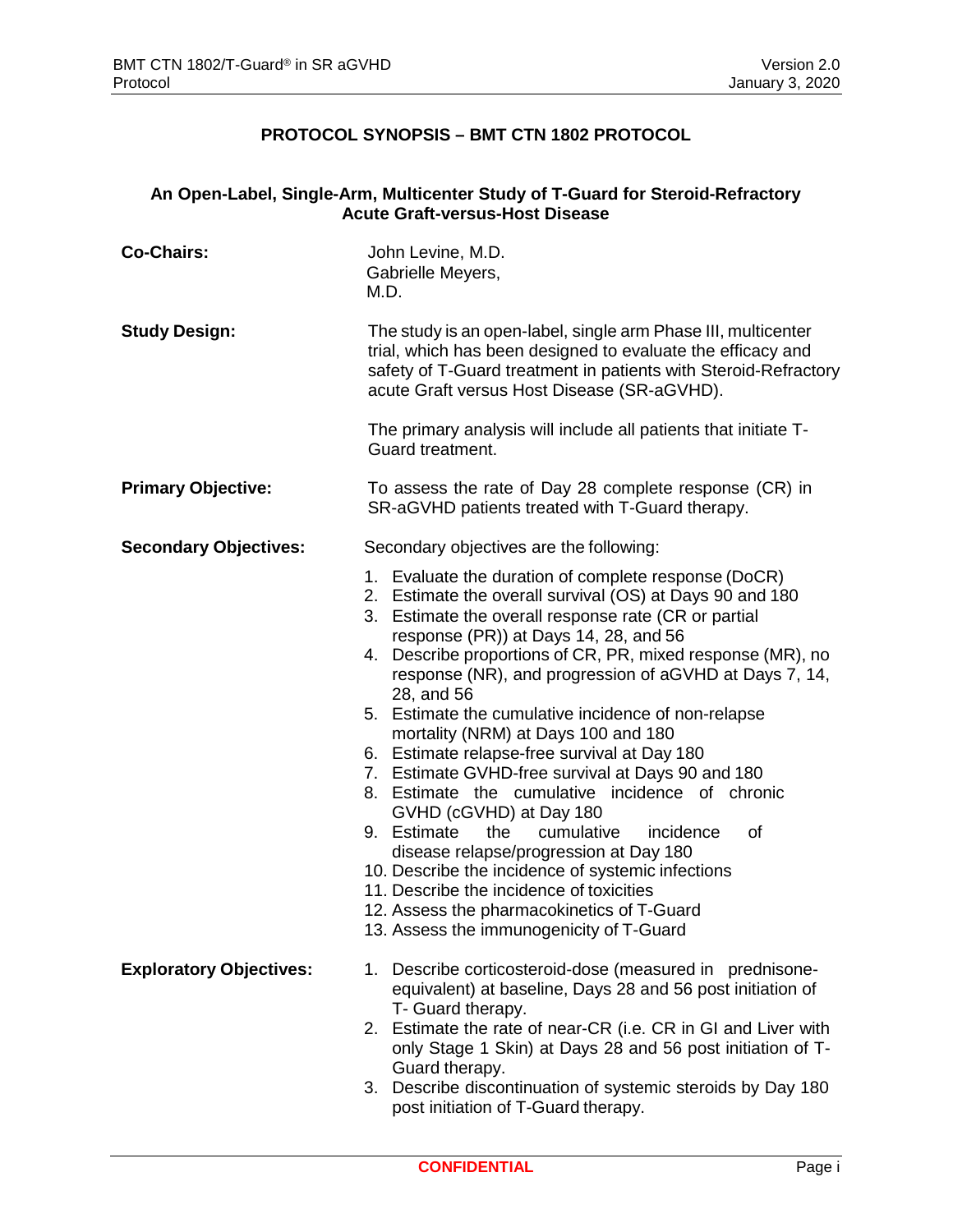|                              | 4. Estimate the incidence of CMV reactivation requiring<br>therapy by Day 180 post initiation of T-Guard Therapy.<br>5. Estimate the incidence of Epstein-Barr Virus (EBV)-<br>associate lymphoproliferative disorder or EBV reactivation<br>requiring therapy with rituximab by Day 180 post initiation<br>of T-Guard therapy.<br>6. Describe the incidence of Investigational Medicinal Product<br>(IMP) related SAEs.<br>7. Evaluate T-cell subsets and Natural Killer (NK) cells at<br>baseline and at Days 0, 2, 4, 6 (just prior to and 4 hours<br>after each T-Guard infusion) and then subsequently at<br>Days 14, 28, 56, 180.<br>8. Evaluate aGVHD biomarkers at baseline and at Days 7, 14,<br>and 28 post initiation of T-Guard therapy.<br>9. Describe changes in patient-reported outcomes (PROs)<br>from baseline to Days 28, 56, and 180 post initiation of T-<br>Guard therapy.                                                                                                                                                                                                                                                                                                                                                                                                                                                                                                                                                                                                                                                                                                                                                                                                                                       |
|------------------------------|----------------------------------------------------------------------------------------------------------------------------------------------------------------------------------------------------------------------------------------------------------------------------------------------------------------------------------------------------------------------------------------------------------------------------------------------------------------------------------------------------------------------------------------------------------------------------------------------------------------------------------------------------------------------------------------------------------------------------------------------------------------------------------------------------------------------------------------------------------------------------------------------------------------------------------------------------------------------------------------------------------------------------------------------------------------------------------------------------------------------------------------------------------------------------------------------------------------------------------------------------------------------------------------------------------------------------------------------------------------------------------------------------------------------------------------------------------------------------------------------------------------------------------------------------------------------------------------------------------------------------------------------------------------------------------------------------------------------------------------|
| <b>Correlatives:</b>         | The pharmacokinetics and immunogenicity of T-Guard will<br>be evaluated as referenced in the secondary and exploratory<br>objectives.                                                                                                                                                                                                                                                                                                                                                                                                                                                                                                                                                                                                                                                                                                                                                                                                                                                                                                                                                                                                                                                                                                                                                                                                                                                                                                                                                                                                                                                                                                                                                                                                  |
| <b>Eligibility Criteria:</b> | Adolescents and adults at least 12 years of age at the time<br>of consent who have undergone first allogeneic hematopoietic<br>stem cell transplantation (allo-HSCT) from any donor source<br>using bone marrow, peripheral blood stem cells, or cord blood<br>will be included in this study. Recipients of nonmyeloablative,<br>reduced intensity, and myeloablative conditioning regimens<br>are eligible. Patients must be diagnosed with SR-aGVHD.<br>Steroid refractory (SR) is defined as aGVHD that progressed<br>after 3 days of primary treatment with prednisone (or<br>equivalent) of greater than or equal to 2 mg/kg/day; no<br>improvement after 7 days of primary treatment with prednisone<br>(or equivalent) of greater than or equal to 2 mg/kg/day; or<br>previously was treated with prednisone (or equivalent) of<br>greater than or equal to 1 mg/kg/day and aGVHD has<br>developed in a previously uninvolved organ system. Patients<br>with visceral (GI and/or liver) plus skin aGVHD at prednisone<br>(or equivalent) initiation with improvement in skin GVHD<br>without any improvement in visceral GVHD after 7 days of<br>primary treatment with prednisone (or equivalent) of greater<br>than or equal to 2 mg/kg/day are eligible. Patients must also<br>have evidence of myeloid engraftment (e.g., absolute<br>neutrophil count greater than or equal to $0.5 \times 10^9$ /L for 3<br>consecutive days if ablative therapy was previously used). Use<br>of growth factor supplementation is allowed. Patients or an<br>impartial witness (in case the patient is capable to provide<br>verbal consent but not capable to sign the informed consent)<br>should have given written informed consent. |